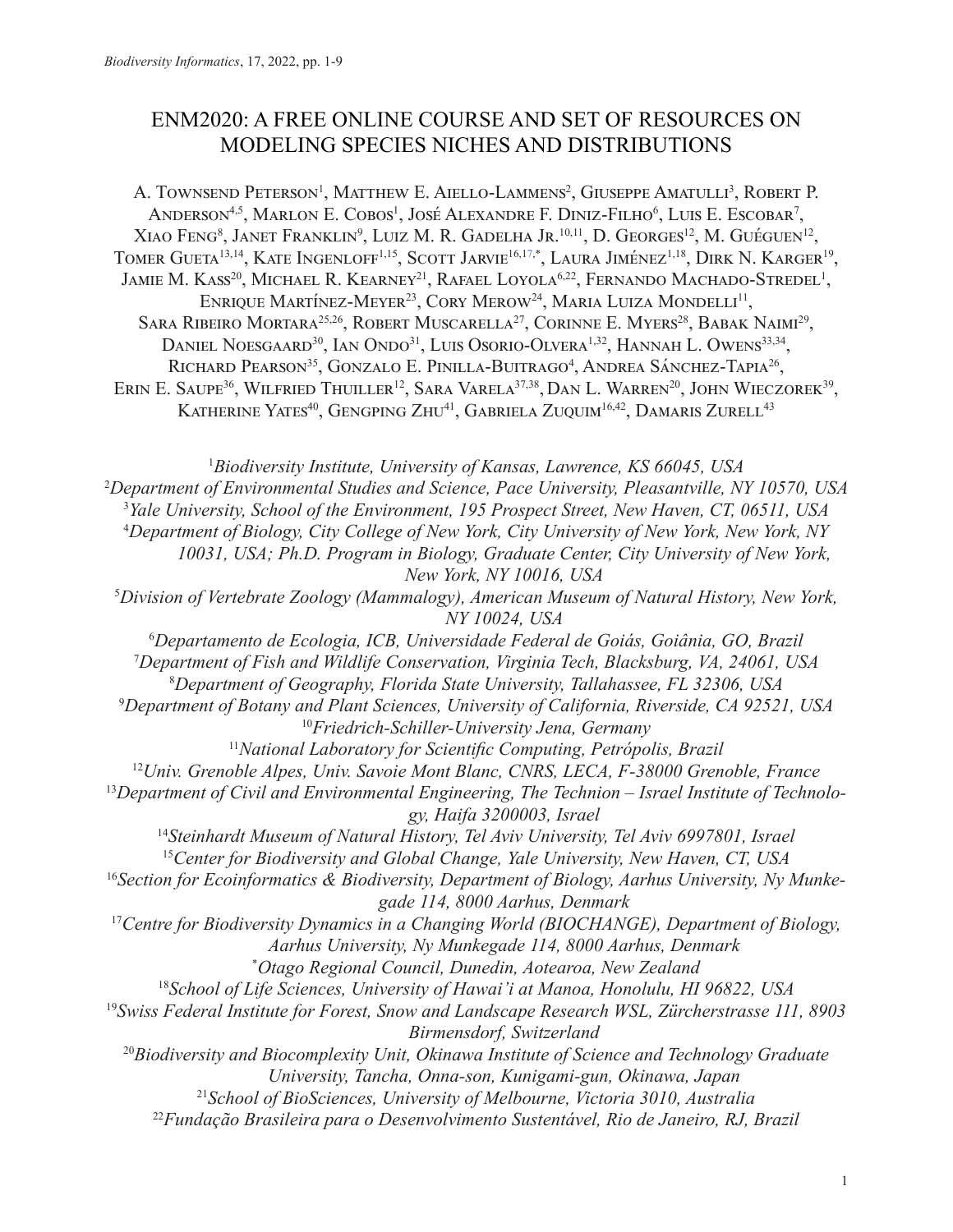*Departamento de Zoología, Instituto de Biología, Universidad Nacional Autónoma de México, Mexico City 04510, Mexico Eversource Energy Center and Department of Ecology and Evolutionary Biology, University of Connecticut, Storrs, CT, USA International Institute for Sustainability IIS-Rio, Rio de Janeiro, Brazil Instituto de Pesquisas Jardim Botânico do Rio de Janeiro, Núcleo de Computação Científica e Geoprocessamento, Rio de Janeiro, Brazil Plant Ecology & Evolution, Evolutionary Biology Centre, Uppsala University, Uppsala, Sweden Department of Earth and Planetary Sciences, University of New Mexico, Albuquerque, NM 87131, USA Department of Geosciences and Geography, University of Helsinki, 00014 PO Box 64, Helsinki, Finland Global Biodiversity Information Facility (GBIF) Secretariat, Universitetsparken 15, 2100 Copenhagen Ø, Denmark Department of Biodiversity Informatics and Spatial Analysis (BISA), Royal Botanic Gardens, Kew, Richmond, Surrey TW9 3AB, UK Departamento de Ecología de la Biodiversidad, Instituto de Ecología, Universidad Nacional Autónoma de México, Ciudad de México, 04510, Mexico Center for Macroecology, Evolution and Climate, GLOBE Institute, University of Copenhagen, Copenhagen, Denmark Florida Museum of Natural History, University of Florida, Gainesville, FL, 32611, USA Centre for Biodiversity & Environment Research, Department of Genetics, Evolution & Environment, University College London, UK Department of Earth Sciences, University of Oxford, S Parks Road, OX1 3AN, UK Departamento de Ecoloxía e Bioloxía Animal. Universidade de Vigo, Spain Museum für Naturkunde, Leibniz Institute for Evolution and Biodiversity Science, Berlin, Germany VertNet, Rauthiflor LLC School of Science, Engineering and Environment, University of Salford, Manchester, UK Department of Entomology, Washington State University, Pullman, WA 99163 USA Department of Biology, University of Turku, Finland*

<sup>43</sup>*Institute of Biochemistry and Biology, University of Potsdam, Potsdam, Germany*

*Abstract*. The field of distributional ecology has seen considerable recent attention, particularly surrounding the theory, protocols, and tools for Ecological Niche Modeling (ENM) or Species Distribution Modeling (SDM). Such analyses have grown steadily over the past two decades—including a maturation of relevant theory and key concepts—but methodological consensus has yet to be reached. In response, and following an online course taught in Spanish in 2018, we designed a comprehensive English-language course covering much of the underlying theory and methods currently applied in this broad field. Here, we summarize that course, ENM2020, and provide links by which resources produced for it can be accessed into the future. ENM2020 lasted 43 weeks, with presentations from 52 instructors, who engaged with  $>$ 2500 participants globally through  $>$ 14,000 hours of viewing and >90,000 views of instructional video and question-and-answer sessions. Each major topic was introduced by an "Overview" talk, followed by more detailed lectures on subtopics. The hierarchical and modular format of the course permits updates, corrections, or alternative viewpoints, and generally facilitates revision and reuse, including the use of only the Overview lectures for introductory courses. All course materials are free and openly accessible (CC-BY license) to ensure these resources remain available to all interested in distributional ecology.

*Key words*: Ecological niche model, Species distribution model, Course, Open access, Methods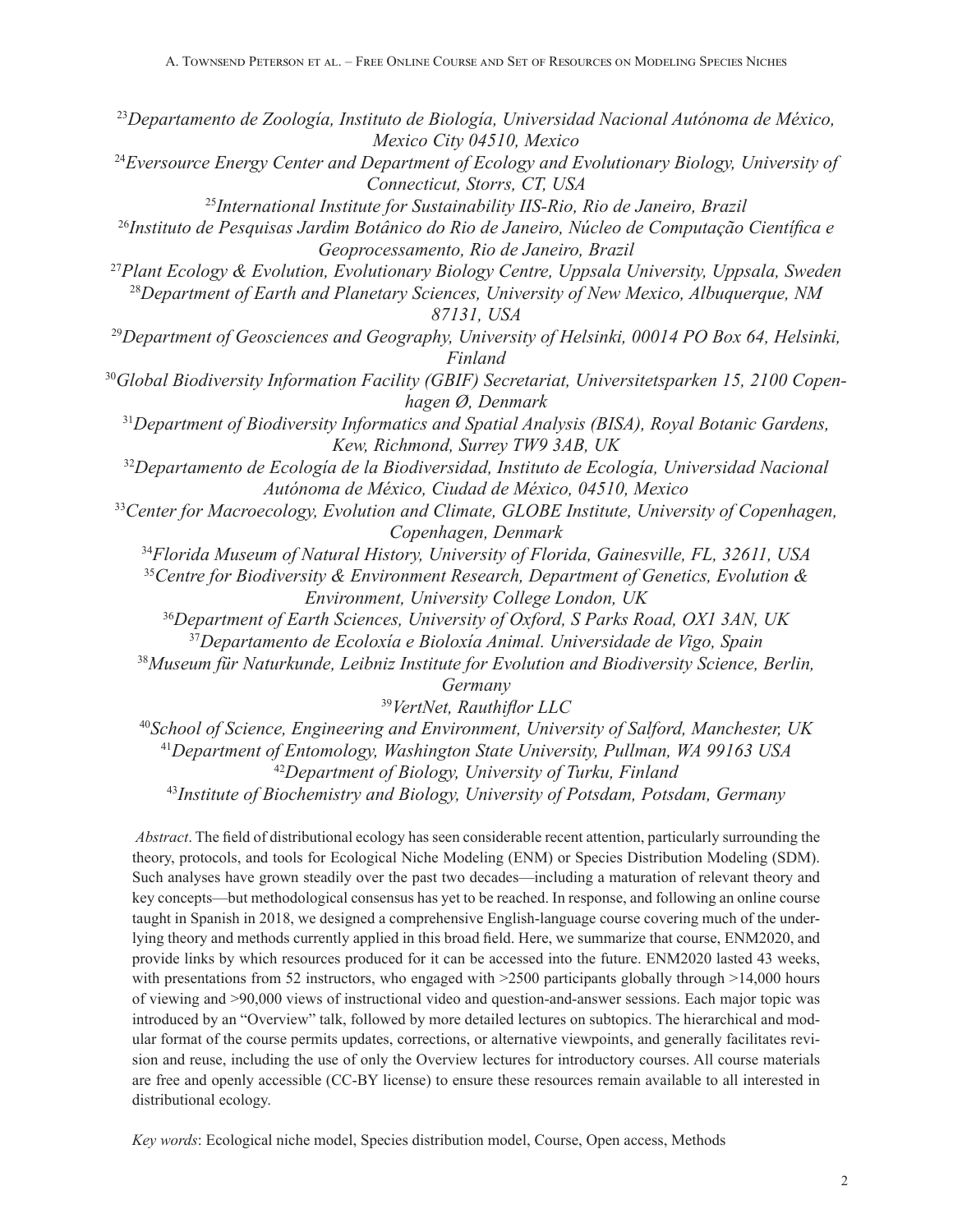Distributional ecology is a branch of biogeography that focuses on the fundamental question of why species are found where they are and identifying where they could occur given changing environmental, geographic, or biotic conditions. The modern renaissance of the field began in the 1970s (MacArthur 1972, Austin 1987, Ferrier 2002), and has since led to many exciting insights (e.g., novel reflections on the frequency of ecological speciation) and useful products (e.g., detailed range maps and potential distribution maps) (Guisan and Zimmermann 2000, Araújo and Pearson 2005, Peterson and Navarro-Sigüenza 2017). Work in the field of distributional ecology includes theory, protocols, and tools drawn from many areas of inquiry, including ecology, biogeography, evolutionary biology, geographic information science, meteorology, hydrology, remote sensing, statistics, and computer science. Despite at least three book-length syntheses (Franklin 2010, Peterson et al. 2011, Guisan et al. 2017) and numerous synthetic papers on the subject (e.g., Guisan and Thuiller 2005, Elith and Leathwick 2009, Anderson 2013, Araújo et al. 2019, Feng et al. 2019, Zurell et al. 2020), the field still lacks a clearly established set of methodologies by which to guide future advances.

This novelty and speed of development of the field, combined with intense interest, have led to a series of in-person and online training programs and courses, ranging from broad surveys of all biodiversity informatics (e.g., Peterson and Ingenloff 2015) to courses specifically on ecological niche modeling (e.g., Peterson et al. 2019; note, this particular course was in Spanish). However, given the somewhat dated nature of many existing courses and the substantial fees often involved, a significant gap was noted: a free, online course in English spanning the entire suite of theory, protocols, and tools in the ecological niche modeling toolkit. A team of 52 instructors that represents a great breadth of expertise in this area worked to generate the instructional format and content of a new course. Instructors came from many countries and represented a variety of career stages.

#### The Course

The course was delivered during January– November 2020. It was divided into 18 overarching themes or topics: introduction, applications, key tools, environmental data, occurrence data, visualization, distributional equilibrium, algorithms, uncertainty, evaluation, model selection, model transfers, model comparisons, reproducibility, abundances, frontiers,

practicalities, and conclusions (Table 1). Each major topic was initiated by a talk designated as an "Overview." Persons desiring deep knowledge could view all the talks in each set following the corresponding Overview lecture, whereas individuals aiming for a general summary of the field had the option to only watch Overview talks. Completion certificates for the full course required participation in question-and-answer sessions and adequate performance on a short examination at the end of the course. The modular format of the course and its materials also facilitates later addition of updates, corrections, or alternative viewpoints, leading to a set of resources that should be adaptable and easily updated into the future.

The course followed a set weekly schedule. Lectures were pre-recorded to avoid technological and internet-related complications of live presentations, for both instructors and students. Presentations were made available on Monday morning (in the Western Hemisphere, UTC-6) in various formats: YouTube videos, .mp4 video files, .mp3 audio files, and .pdf slide decks. YouTube videos had the advantage of automatically including the option of closed-captioning, which (though not perfect) can assist both deaf and hard-of-hearing individuals and persons for whom English is not a native language. Presentations were accompanied by ancillary materials such as readings from the primary literature, example datasets, and programming code. Participants' questions were due by Wednesday each week, and a live question-and-answer session among instructors was held each Friday, with an archived version made available online directly upon conclusion.

The course reached a large audience. In total, 2541 formal participants joined the course Facebook group<sup>1</sup> , but many more took advantage of the materials. The YouTube videos were viewed 90,938 times by participants from at least 72 countries worldwide (Figure 1), representing 14,172 hours of viewership (as of 15 November 2020). In total, 3159 questions were submitted by course participants (see Figure 2 for a word cloud summarizing the terms most frequently used in these questions; R code to produce this figure is provided via KU Scholarworks<sup>2</sup>.

Our desire in developing this course was to facilitate and motivate current and future scholars in the field worldwide to explore and innovate in distributional ecology. We also hope that the open format—

<sup>&</sup>lt;sup>1</sup> https://www[.](https://www.facebook.com/groups/ENM2020/)facebook.com/groups/ENM2020/.<br><sup>2</sup> <http://hdl.handle.net/1808/32540>.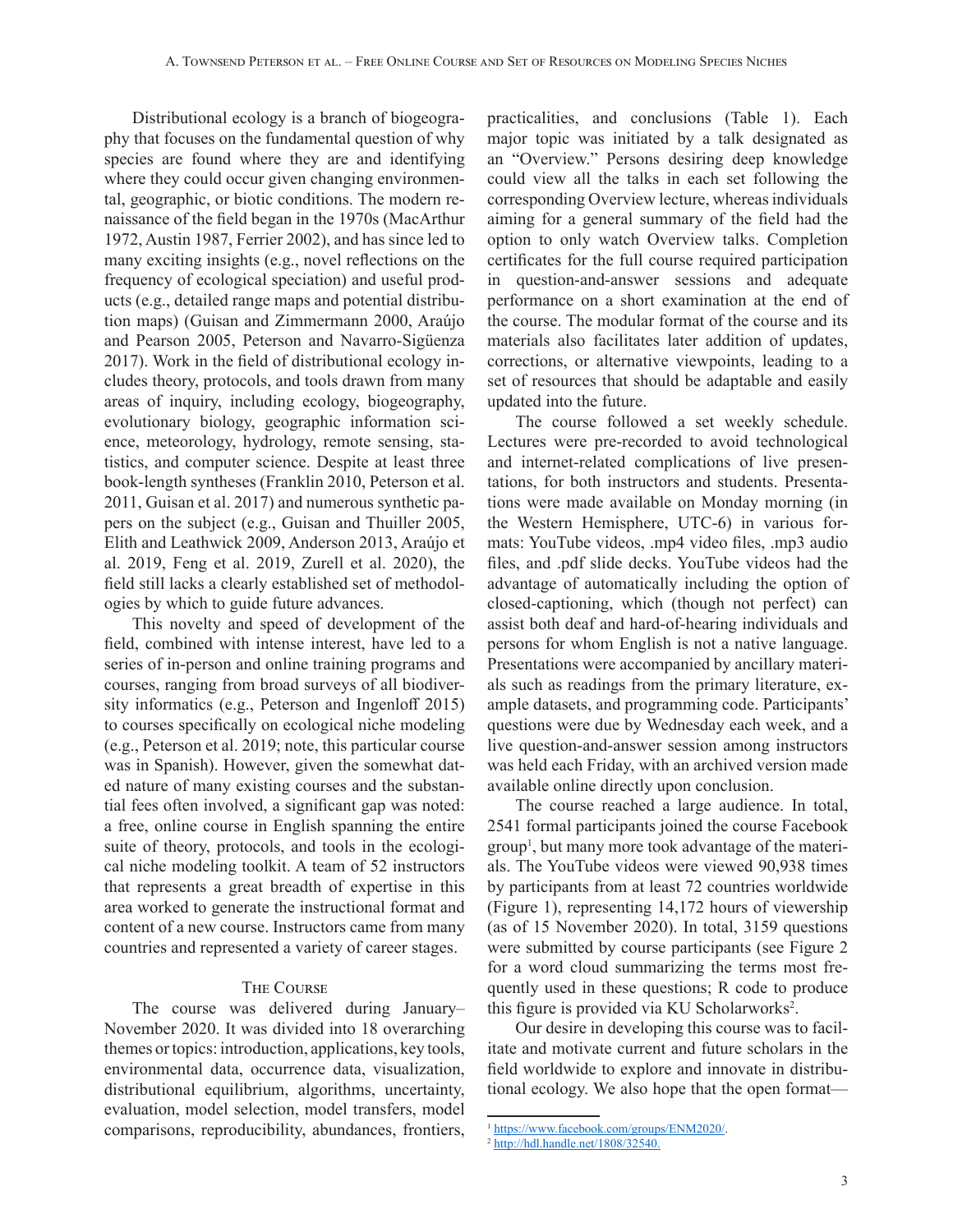

Figure 1. Summary of ENM2020 course video views by country, presented as orders of magnitude of viewership. Note that some countries do not allow access to YouTube, such that viewership from those countries shows as "no data".

made available globally via the Internet without cost—will serve to increase the diversity of participation in the field and improve educational equity by reducing barriers for all interested in these theories, protocols, and tools.

## Lessons Learned

This course differs from the usual model for broad, extra-institutional courses in recent years. For ENM2020, we assembled a large proportion of the leading experts in the field and created an open,



Figure 2. Visualization showing representation of different words among 3159 questions submitted to the instructors by course participants during ENM2020 (developed in R with package *wordcloud*; code included in Supplemental Information).

free-to-all learning platform that presents much of the current knowledge and practice for a complex area of inquiry. Many other courses in this and related areas are presented by one or a few researchers, and are often accompanied by substantial fees that constitute significant barriers to participation for many potentially-interested individuals.

The key features of ENM2020 were (1) broad participation by many leaders in the area of distributional ecology, as reflected in the long author list for this contribution, and (2) open access to the content. The hefty community participation in the instructor list gave the course an air of plurality towards different, and at times even opposing, ideas regarding particular topics. These differences and debates, while conducted civilly, can be perceived in the ideas presented in various talks in ENM2020, and particularly in the question-and-answer sessions, where differences were at times debated more directly. Open access to the content, which was facilitated by posting course materials on YouTube and making materials available to participants on multiple platforms (e.g., videos for download or streaming, as well as .mp3 audio files and .pdf slide decks for those with poorer internet access), is also a key divergence from previous courses.

In the process of developing and presenting this course, however, we noted ways in which the process could have been improved. Specifically, even a modicum of direct funding might have permitted more sophisticated editing and preparation of the course videos before they were posted. Additionally,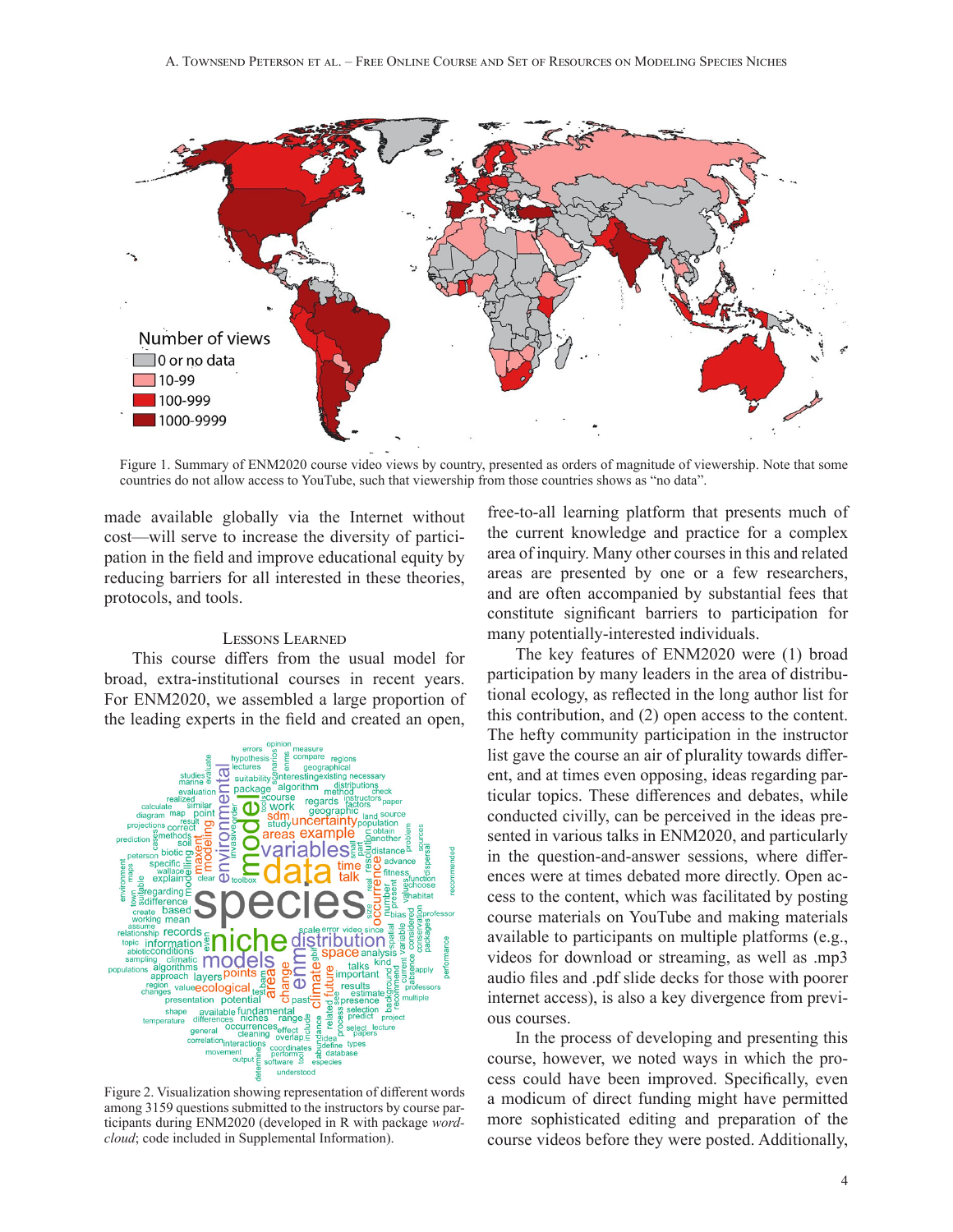developing specific exercises could have supported the learning experience more directly, particularly if they had been presented on a single learning platform (e.g., Moodle) for more direct and easy access. Notably, ENM2020 was developed and presented with no funding other than support from the authors' institutions and a few software-development grants in the form of the salaries and facilities for each of the instructors.

#### **ACKNOWLEDGMENTS**

We thank the course participants for their enthusiastic and inquisitive approach to such a large-scale and (at times) seemingly unending course. Although all instructors and their institutions and employers donated the time they spent preparing and delivering the materials, many of them were supported by particular grants and fellowships that achieved widespread outreach through their participation: grants from the U.S. National Science Foundation (DBI-1661510 for MAL, RPA, JMK, CM, and GEPB; IIA-1920946 for MEC and ATP), National Aeronautics and Space Administration (80NSSC18K0406 for MAL, RPA, JMK, and GEPB), and a Japan Society for the Promotion of Science Postdoctoral Fellowship for Foreign Researchers (JMK).

## Conflicts of Interest

The authors declare that no conflicts of interest exist.

## LITERATURE CITED

- Anderson, R. P. 2013. A framework for using niche models to estimate impacts of climate change on species distributions. Ann. NY Acad. Sci. 1297:8–28.
- Araújo, M. B., R. P. Anderson, A. M. Barbosa, C. M. Beale, C. F. Dormann, R. Early, R. A. Garcia, A. Guisan, L. Maiorano, B. Naimi, R. B. O'Hara, N. E. Zimmermann, and C. Rahbek. 2019. Standards for distribution models in biodiversity assessments. Science Adv. 5:eaat4858.
- Araújo, M. B., and R. G. Pearson. 2005. Equilibrium of species' distributions with climate. Ecography 28:693-695.
- Austin, M. 1987. Models for the analysis of species' response to environmental gradients. Vegetatio 69:35- 45.
- Elith, J., and J. R. Leathwick. 2009. Species distribution models: Ecological explanation and prediction across space and time. Ann. Rev. Ecol. Evol. Syst. 40:677- 697.
- Feng, X., D. Park, C. Walker, A. T. Peterson, C. Merow, and M. Papes. 2019. A checklist for maximizing reproducibility of ecological niche models. Nature Ecol. Evol. 3:1382-1395.
- Ferrier, S. 2002. Mapping spatial pattern in biodiversity for regional conservation planning: Where to from here? Syst. Biol. 51:331-363.
- Franklin, J. 2010. Mapping Species Distributions: Spatial Inference and Prediction. Cambridge University Press, Cambridge.
- Guisan, A., and W. Thuiller. 2005. Predicting species distribution: Offering more than simple habitat models. Ecol. Lett. 8:993-1009.
- Guisan, A., W. Thuiller, and N. E. Zimmermann. 2017. Habitat Suitability and Distribution Models: with Applications in R. Cambridge University Press, Cambridge.
- Guisan, A., and N. Zimmermann. 2000. Predictive habitat distribution models in ecology. Ecol. Mod. 135:147- 186.
- MacArthur, R. 1972. Geographical Ecology. Princeton University Press, Princeton.
- Peterson, A. T., R. P. Anderson, M. E. Cobos, M. Cuahutle, A. P. Cuervo-Robayo, L. E. Escobar, M. Fernández, D. Jiménez-García, A. Lira-Noriega, J. M. Lobo, F. Machado-Stredel, E. Martínez-Meyer, C. Nuñez-Penichet, J. Nori, L. Osorio-Olvera, M. T. Rodríguez, O. Rojas-Soto, D. Romero-Álvarez, J. Soberón, S. Varela, and C. Yañez-Arenas. 2019. Curso modelado de nicho ecológico, versión 1.0. Biodiv. Inf. 14:1-7.
- Peterson, A. T., and K. Ingenloff. 2015. Biodiversity Informatics Training Curriculum, version 1.2. Biodiv. Inf. 10:65-74.
- Peterson, A. T., and A. G. Navarro-Sigüenza. 2017. What bird specimens can reveal about species-level distributional ecology. Stud. Av. Biol. 50:111-125.
- Peterson, A. T., J. Soberón, R. G. Pearson, R. P. Anderson, E. Martínez-Meyer, M. Nakamura, and M. B. Araújo. 2011. Ecological Niches and Geographic Distributions. Princeton University Press, Princeton.
- Zurell, D., J. Franklin, C. König, P. J. Bouchet, J. M. Serra-Diaz, C. F. Dormann, J. Elith, G. Fandos Guzman, X. Feng, G. Guillera-Arroita, A. Guisan, P. J. Leitão, J. J. Lahoz-Monfort, D. S. Park, A. T. Peterson, G. Rapacciuolo, D. R. Schmatz, B. Schröder, W. Thuiller, K. L. Yates, N. E. Zimmermann, and C. Merow. 2020. A standard protocol for reporting species distribution models. Ecography 43:1261-1277.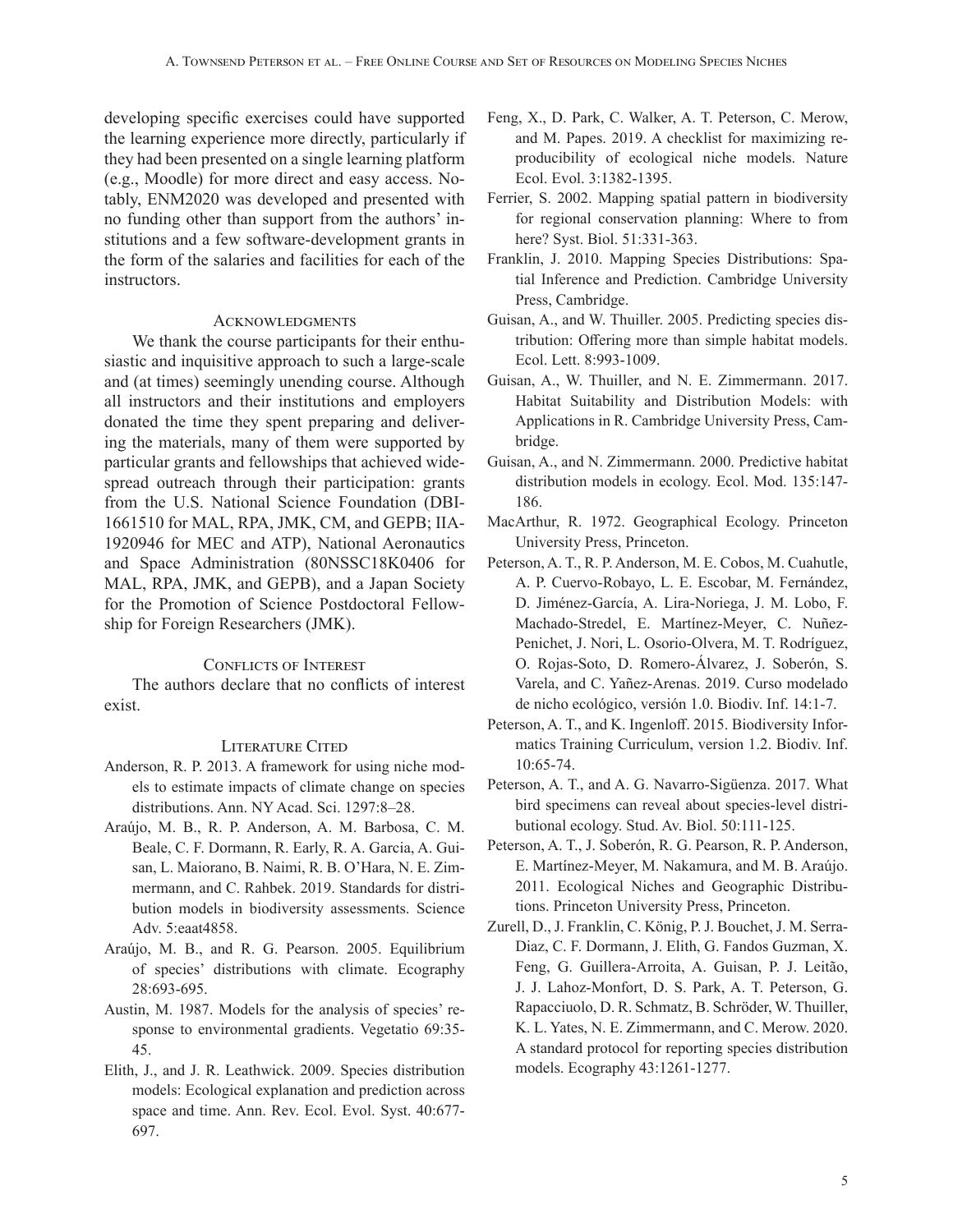Table 1. Summary of ENM2020 course curriculum. Note that the order of the talks has been rearranged somewhat to reflect better the flow of topics. Talks marked with a cross (†) are "overview" talks, which can be viewed in sequence (without the talks that are not so marked) to provide a much-briefer introductory "short course." This table can also be found in the website of Biodiversity Informatics Training Curriculum<sup>1</sup>.

| Title                                      | YouTube<br>Link | Instructor(s)*                  | PDF<br>link              | <b>Additional Mate-</b><br>rials                      |
|--------------------------------------------|-----------------|---------------------------------|--------------------------|-------------------------------------------------------|
| <b>INTRODUCTION</b>                        |                 |                                 |                          |                                                       |
| Course introduction                        | Video           | <b>ATP</b>                      | --                       | $\overline{a}$                                        |
| Introduction to ecological niche theory    | Video           | <b>JS</b>                       | Pdf                      | $\overline{a}$                                        |
| Introduction to distributional ecology†    | Video           | ATP                             | Pdf                      | $\overline{a}$                                        |
| Question and answer                        | Video           | LOO, JS, ATP, HLO               | $\overline{a}$           | <b>Materials</b>                                      |
| <b>APPLICATIONS</b>                        |                 |                                 |                          |                                                       |
| Applications†                              | Video           | <b>RP</b>                       | Pdf                      | $\overline{a}$                                        |
| Niche structure and limits                 | Video           | <b>JS</b>                       | Pdf                      | --                                                    |
| Discovery of species and populations       | Video           | ATP                             | Pdf                      | <b>Materials</b>                                      |
| Question and answer                        | Video           | JS, MC, ATP                     | --                       | <b>Materials</b>                                      |
| Climate change                             | Video           | <b>EMM</b>                      | Pdf                      | <b>Materials</b>                                      |
| Special discussion: Climate Change         | Video           | JS, EMM, MP, MC,<br><b>ATP</b>  | --                       | <b>Materials</b>                                      |
| Reconstructing past distributions          | Video           | CM1                             | Pdf                      |                                                       |
| Invasive species applications              | Video           | GZ1                             | Pdf                      | <b>Materials</b>                                      |
| Question and answer                        | Video           | EMM, JS, AST, SM,<br><b>ATP</b> | Pdf                      | <b>Materials</b>                                      |
| Systematic conservation planning           | Video           | RL1                             | Pdf                      | <b>Materials</b>                                      |
| Large-scale conservation/recovery projects | Video           | SJ                              | Pdf                      | <b>Materials</b>                                      |
| Public health                              | Video           | <b>LEE</b>                      | Pdf                      | <b>Materials</b>                                      |
| Question and answer                        | Video           | MP, ATP                         | $-$                      | <b>Materials</b>                                      |
| <b>KEY TOOLS</b>                           |                 |                                 |                          |                                                       |
| What is the basic toolkit?                 | Video           | ATP                             | Pdf                      | <b>Materials</b>                                      |
| Tools for biodiversity data cleaning       | Video           | SRM, AST                        | Pdf                      | <b>Exercise</b> , Readings                            |
| Question and answer                        | Video           | MP, TG, ATP                     | $\overline{a}$           |                                                       |
| Niche Toolbox                              | Video           | LO <sub>O</sub>                 | Pdf                      | Readings, Tutorial.                                   |
| <b>SDMToolbox</b>                          | Video           | JB                              | Pdf                      | Materials                                             |
| Question and answer                        | Video           | MP, LOO, ATP                    | $\overline{\phantom{a}}$ | Materials                                             |
| ENVIRONMENTAL DATA                         |                 |                                 |                          |                                                       |
| Environmental data / Relation to Theory†   | Video           | <b>SV</b>                       | Pdf                      | <b>Materials</b>                                      |
| Climate data                               | Video           | DK                              | Pdf                      |                                                       |
| Question and answer                        | Video           | MP, SV, ATP                     | --                       | <b>Materials</b>                                      |
| Remote-sensing data                        | Video           | MP                              | Pdf                      | $\overline{a}$                                        |
| Soils databases                            | Video           | GZ <sub>2</sub>                 | $\overline{\phantom{a}}$ | <b>Materials</b>                                      |
| Question and answer                        | Video           | MP, ATP                         | --                       | <b>Materials</b>                                      |
| Topographic data                           | Video           | GA                              | Pdf                      | <b>Materials</b>                                      |
| Marine environments                        | Video           | <b>HLO</b>                      | Pdf                      | --                                                    |
| Question and answer                        | Video           | GA, HLO, MP, ATP                |                          | Nakazawa, List.                                       |
| Paleoclimate data                          | Video           | <b>EES</b>                      | Pdf                      | $\overline{a}$                                        |
| Question and answer                        | <b>Video</b>    | MC, MP, ATP, EES                | --                       | Ribeiro, Virtu-<br>al-world, Stigall,<br>Saupe, Myers |

<sup>1</sup> <http://biodiversity-informatics-training.org/>.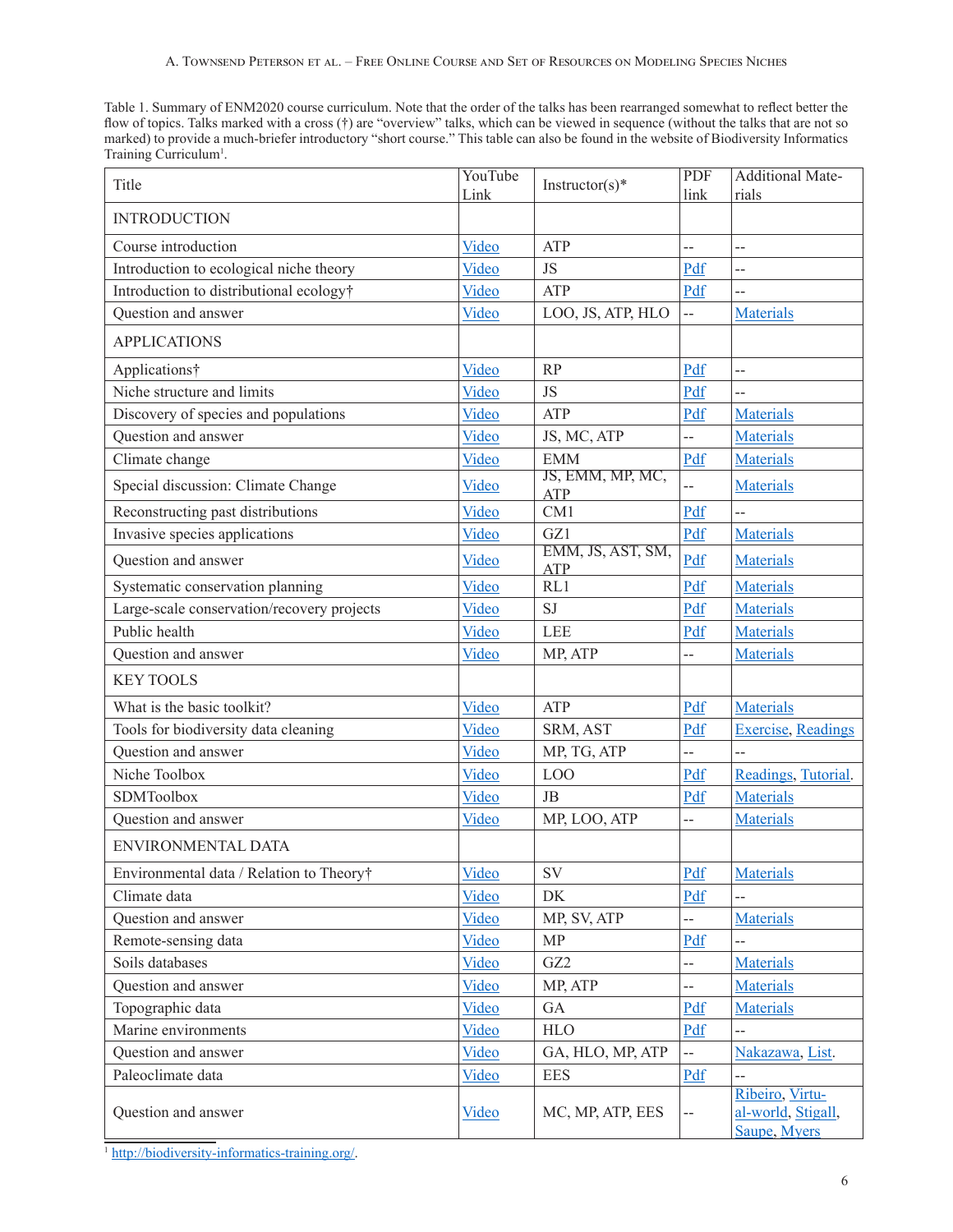| <b>OCCURRENCE DATA</b>                                         |       |                                    |                          |                                       |
|----------------------------------------------------------------|-------|------------------------------------|--------------------------|---------------------------------------|
| Occurrence data†                                               | Video | ATP                                | Pdf                      | <b>Materials</b>                      |
| Relation to theory                                             | Video | <b>JS</b>                          | Pdf                      | --                                    |
| Sources                                                        | Video | JW                                 | Pdf                      | --                                    |
| Question and answer                                            | Video | MP, JW, MC, ATP                    | $\overline{a}$           | --                                    |
| Georeferencing                                                 | Video | <b>MP</b>                          | Pdf                      | --                                    |
| Occurrence data cleaning I (simple consistency<br>checks)      | Video | ATP                                | Pdf                      | <b>Materials</b>                      |
| Occurrence data cleaning II (automating the process)           | Video | <b>TG</b>                          | Pdf                      | --                                    |
| Question and answer                                            | Video | TG, MP, MC, ATP                    |                          | <b>Materials</b>                      |
| Filtering and autocorrelation                                  | Video | <b>MAL</b>                         | Pdf                      | R code                                |
| Subsetting for evaluation                                      | Video | <b>JMK</b>                         | Pdf                      | R code                                |
| Data citation                                                  | Video | DN                                 | Pdf                      | --                                    |
| Question and answer                                            | Video | MAL, JMK, DN,<br>JS, MC, MP, ATP   |                          | $-$                                   |
| VISUALIZATION                                                  |       |                                    |                          |                                       |
| NicheA                                                         | Video | LEE, HQ                            | Pdf                      | $\overline{a}$                        |
| Demo with NicheA - further visualization - 3D                  | Video | <b>LEE</b>                         | Pdf                      | --                                    |
| Question and answer                                            | Video | LEE, MC, MP, ATP                   | 44                       | <b>GEODA</b> , Reprints               |
| DISTRIBUTIONAL EQUILIBRIUM                                     |       |                                    |                          |                                       |
| Distributional equilibrium / Relation to Theory†               | Video | JS                                 | Pdf                      | --                                    |
| <b>Estimating M</b>                                            | Video | <b>FMS</b>                         | Pdf                      | --                                    |
| Question and answer                                            | Video | MC, FMS, MP, JS,<br><b>ATP</b>     | $\overline{a}$           | Grinnell, Literature.                 |
| BAM and M and model success - What you can and<br>cannot model | Video | ATP                                | Pdf                      | <b>BAM</b> , Literature.              |
| <b>BAM</b> scenario exercises                                  | Video | ATP                                | Pdf                      | --                                    |
| Question and answer                                            | Video | MC, FMS, MP, ATP                   | $\overline{a}$           | <b>Materials</b>                      |
| Special discussion: Extent and Resolution                      | Video | MC, JS, ATP                        | --                       | EcoClimate                            |
| <b>ALGORITHMS</b>                                              |       |                                    |                          |                                       |
| Algorithms / Relation to Theory†                               | Video | JF                                 | Pdf                      | Hastie, Elith,<br>Elith <sub>06</sub> |
| Un Solo Díos                                                   | Video | ATP                                | Pdf                      | <b>Materials</b>                      |
| Question and answer                                            | Video | MC, ATP                            | --                       | Paper on uses, Zhu.                   |
| Maxent 1                                                       | Video | CM2                                | Pdf                      | <b>Materials</b>                      |
| Maxent 2                                                       | Video | CM2                                | Pdf                      | --                                    |
| Question and answer                                            | Video | CM2, MP, MC, ATP                   |                          | --                                    |
| ModleR platform demo                                           | Video | AST, SRM                           | Pdf                      | --                                    |
| Wallace                                                        | Video | JMK, GEPB                          | Pdf                      | --                                    |
| Question and answer                                            | Video | JMK, GEPB, SM,<br>AST, MC, MP, ATP |                          | --                                    |
| Sdm                                                            | Video | BN                                 | Pdf                      | R code                                |
| BioMod - Introduction                                          | Video | <b>WT</b>                          | Pdf                      | --                                    |
| BioMod - Single Species                                        | Video | DG                                 | Pdf                      | R code                                |
| BioMod - Multiple Species                                      | Video | DG                                 | Pdf                      | R code                                |
| BioMod - Specifics                                             | Video | MG                                 | Pdf                      | R code                                |
| BioMod - Shiny                                                 | Video | IO                                 | 44                       | $\overline{\phantom{a}}$              |
| Question and answer                                            | Video | BN, MC, MP, ATP                    | $\overline{\phantom{a}}$ | --                                    |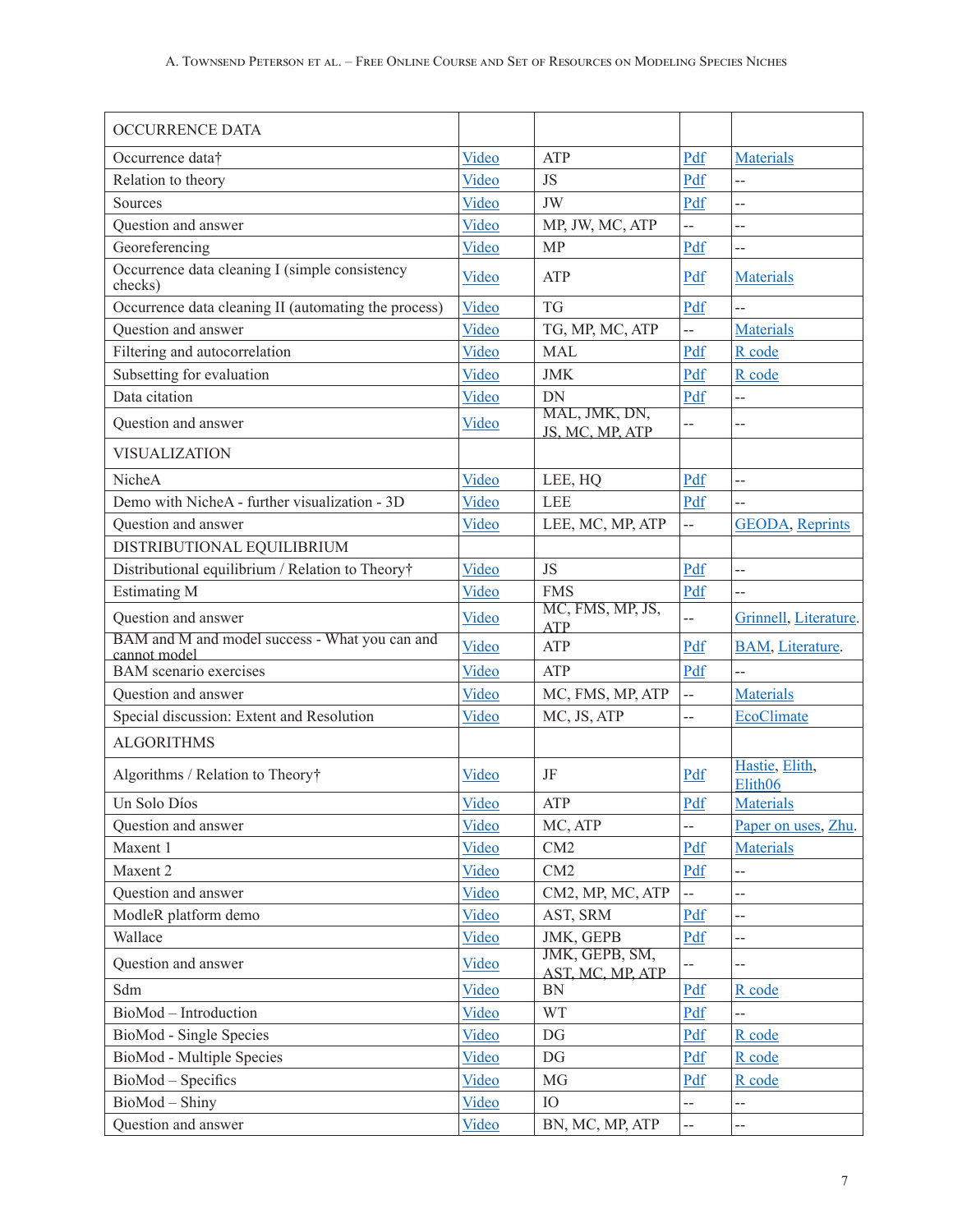| Special discussion: Algorithm Choice             | Video | JS, MC, MP, ATP,            | $-$                      | --                          |
|--------------------------------------------------|-------|-----------------------------|--------------------------|-----------------------------|
| Bonus: Model Fit in E                            | Video | <b>EMM</b><br><b>DW</b>     | --                       | --                          |
| <b>UNCERTAINTY</b>                               |       |                             |                          |                             |
| Uncertainty in ENM                               | Video | ATP                         | Pdf                      | <b>Materials</b>            |
| Question and answer                              | Video | MC, MP, ATP                 |                          |                             |
| <b>EVALUATION</b>                                |       |                             |                          |                             |
|                                                  |       |                             |                          |                             |
| Model evaluation / Relation to Theory†           | Video | <b>RPA</b>                  | Pdf                      | <b>Materials</b>            |
| Prediction-based evaluations                     | Video | <b>ATP</b><br>RPA, JMK, MC, | Pdf                      | <b>Materials</b>            |
| Question and answer                              | Video | MP, ATP                     | 44                       | <b>Materials</b>            |
| Model evaluation not prediction-based            | Video | ATP, SM                     | Pdf                      | --                          |
| Question and answer                              | Video | MC, MP, ATP                 | --                       | --                          |
| <b>MODEL SELECTION</b>                           |       |                             |                          |                             |
| Relation to theory                               | Video | <b>DW</b>                   | Pdf                      | <b>Materials</b>            |
| <b>ENMEval</b>                                   | Video | <b>BM</b>                   | Pdf                      | --                          |
| <b>KUENM</b>                                     | Video | MC                          | Pdf                      | <b>Materials</b>            |
| Question and answer                              | Video | MC, MP, ATP                 | --                       | <b>Materials</b>            |
| <b>MODEL TRANSFERS</b>                           |       |                             |                          |                             |
| Model transfers†                                 | Video | KY                          | 44                       | --                          |
| Relation to theory                               | Video | <b>HLO</b>                  | Pdf                      | --                          |
| Question and answer                              | Video | HLO, MP, MC                 | --                       | --                          |
| Past, present, future                            | Video | <b>EMM</b>                  | Pdf                      | <b>Materials</b>            |
| Extrapolation and measuring extrapolation        | Video | <b>HLO</b>                  | Pdf                      | <b>Materials</b>            |
| Collinearity                                     | Video | XF                          | Pdf                      |                             |
| Question and answer                              | Video |                             | --                       | <b>Answers</b> , Literature |
| <b>MODEL COMPARISONS</b>                         |       |                             |                          |                             |
| Relation to theory: G or E spaces, Niche Overlap | Video | MC, JS                      | Pdf                      | <b>Materials</b>            |
| Niche comparisons in geographic space            | Video | <b>DW</b>                   | Pdf                      | <b>Materials</b>            |
| Question and answer                              | Video | MC, MP, ATP                 | $\overline{a}$           | --                          |
| Niche comparisons in environmental space 1       | Video | MC                          | Pdf                      | --                          |
| Niche comparisons in environmental space 2       | Video | MC                          | Pdf                      | <b>Materials</b>            |
| Question and answer                              | Video | MC, MP                      | --                       | --                          |
| <b>REPEATABILITY</b>                             |       |                             |                          |                             |
| Introduction to repeatability in ENM†            | Video | ATP                         | Pdf                      | --                          |
| Metadata standards                               | Video | XF                          | Pdf                      | <b>Materials</b>            |
| Quality standards                                | Video | DZ                          | Pdf                      | <b>Materials</b>            |
| Question and answer                              | Video | DZ, MLM, MP,<br>MC, ATP     | $\overline{\phantom{a}}$ | --                          |
| <b>ABUNDANCES</b>                                |       |                             |                          |                             |
| Relation to theory                               | Video | <b>JS</b>                   | Pdf                      | $-$                         |
| Controversy                                      | Video | LEE, ACR                    | Pdf                      | --                          |
| Methods and test results                         | Video | <b>EMM</b>                  | Pdf                      | <b>Materials</b>            |
| Question and answer                              | Video | MP, EMM, JS, MC,<br>ATP     | $\overline{a}$           | <b>Materials</b>            |